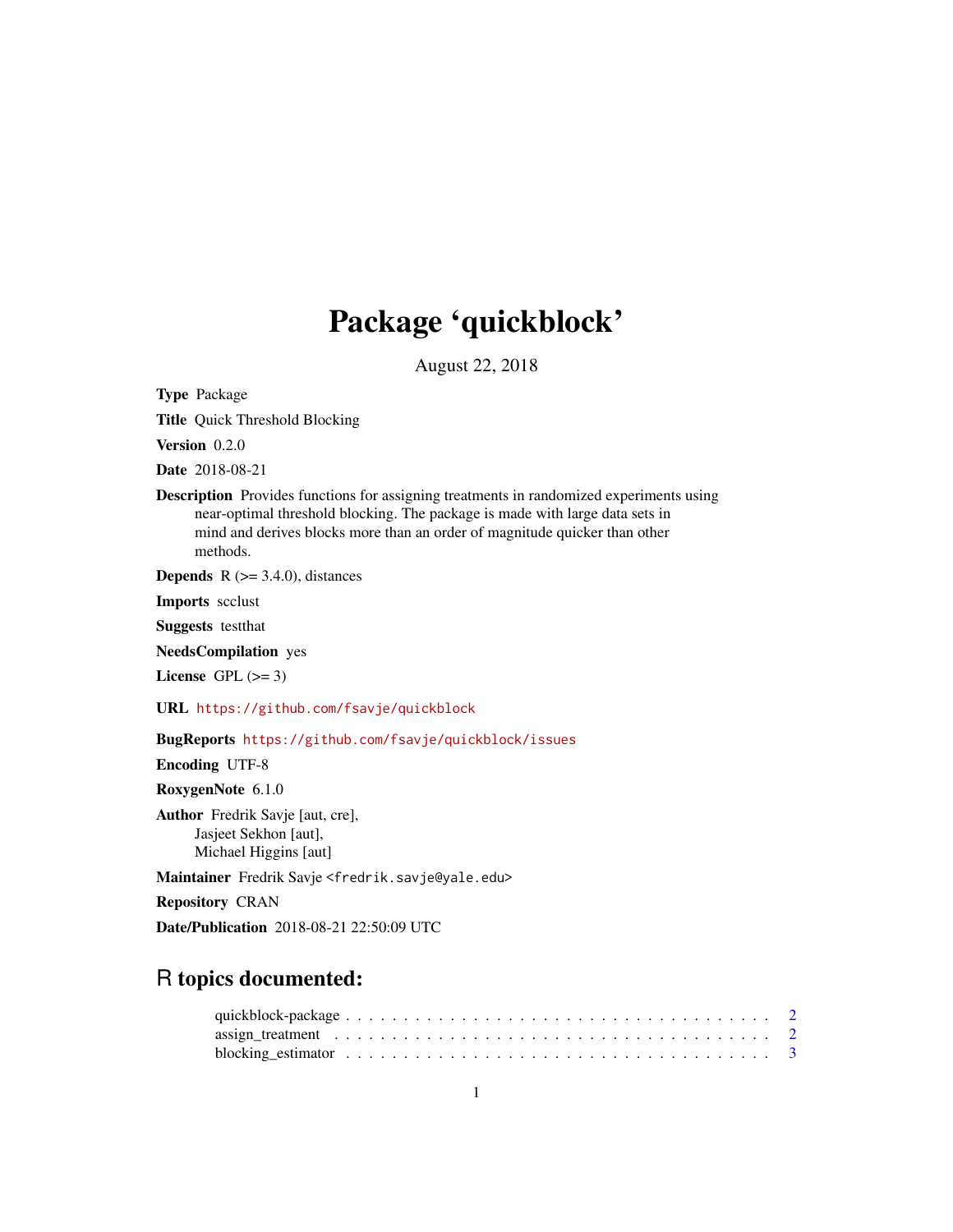# <span id="page-1-0"></span>2 assign\_treatment

| Index |  |  |  |  |  |  |  |  |  |  |  |  |  |  |  |  |  |  |  |
|-------|--|--|--|--|--|--|--|--|--|--|--|--|--|--|--|--|--|--|--|
|       |  |  |  |  |  |  |  |  |  |  |  |  |  |  |  |  |  |  |  |

quickblock-package *quickblock: Quick Threshold Blocking*

# **Description**

Provides functions for assigning treatments in randomized experiments using near-optimal threshold blocking. The package is made with large data sets in mind and derives blocks more than an order of magnitude quicker than other methods.

# Details

See [quickblock](#page-6-1) for the main blocking function.

See the package's website for more information: <https://github.com/fsavje/quickblock>.

Bug reports and suggestions are greatly appreciated. They are best reported here: [https://](https://github.com/fsavje/quickblock/issues) [github.com/fsavje/quickblock/issues](https://github.com/fsavje/quickblock/issues).

# References

Higgins, Michael J., Fredrik Sävje and Jasjeet S. Sekhon (2016), 'Improving massive experiments with threshold blocking', *Proceedings of the National Academy of Sciences*, 113:27, 7369–7376. <http://www.pnas.org/lookup/doi/10.1073/pnas.1510504113>

<span id="page-1-1"></span>assign\_treatment *Random treatment assignment with blocks*

# Description

assign\_treatment randomly assigns treatments to the units in the sample so to best maintain the equal proportions of conditions within each block. The function expects the user to provide a blocking object and treatment conditions.

# Usage

```
assign_treatment(blocking, treatments = c("Treated", "Control"))
```
# Arguments

| blocking   | qb_blocking or scclust object with the blocked units. |
|------------|-------------------------------------------------------|
| treatments | character vector with treatment conditions.           |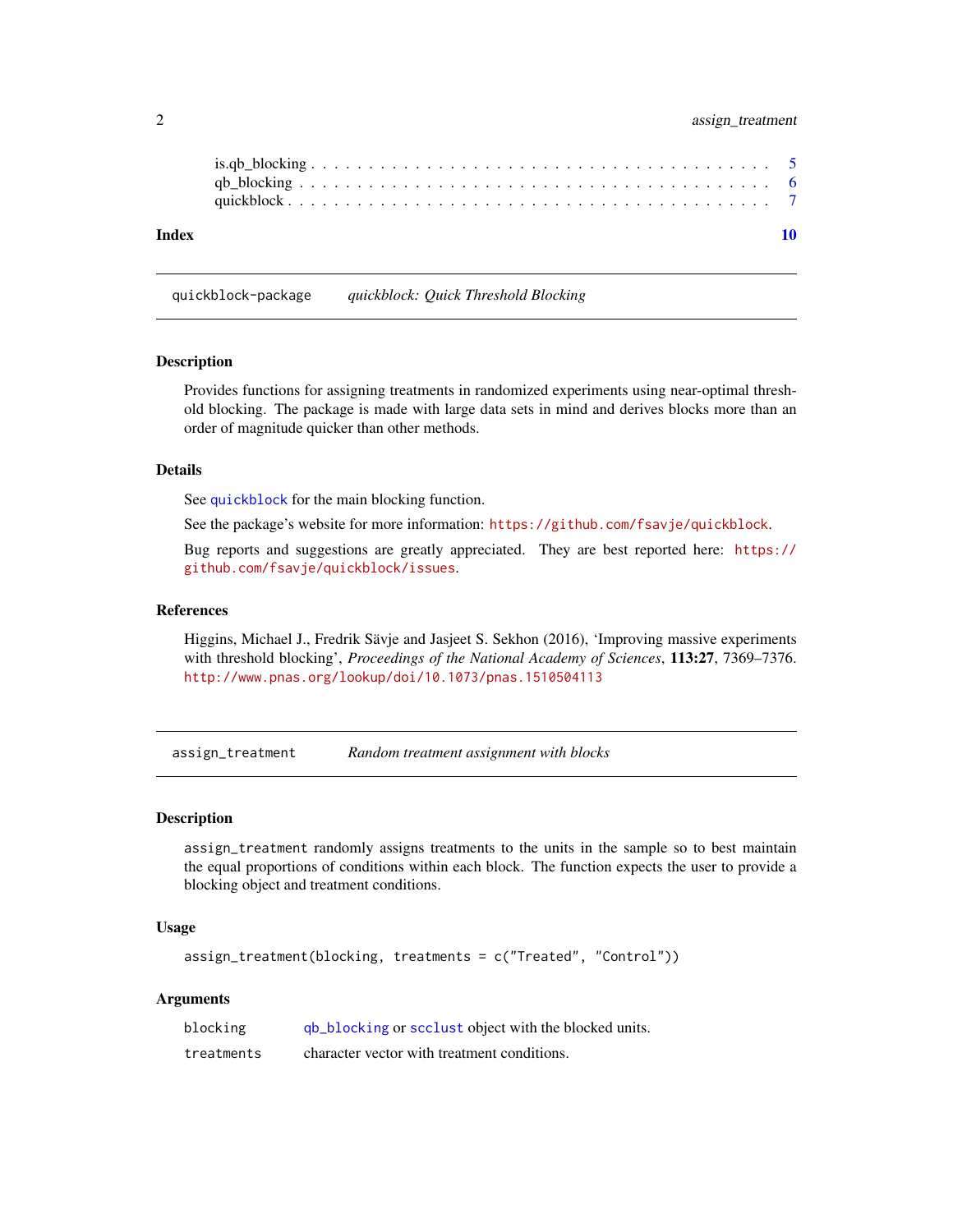#### <span id="page-2-0"></span>Details

When the number of treatment conditions evenly divides the size of a block, the conditions will be repeated that many times within the block. For example, with three conditions,  $c("T1", "T2", "C"),$ and a block with six units, two units will be assigned to each condition.

When the number of treatment conditions does not evenly divide the block size, the conditions are repeated up to the closest multiple lower than the block size and the remaining conditions are chosen at random. For example, with the three conditions from above and a block with four units, each condition will be repeated once (since  $floor(4/3) == 1$ ). One additional condition is needed to assign all units in the block, and that condition is selected at random from  $c("T1", "T2", "C")$  with equal probability. In a block with 8 units, each condition will be repeated twice (floor(8/3) == 2). Two additional conditions are now needed, and they are chosen from  $c("T1", "T2", "C")$  without replacement.

In all cases, the treatment conditions within a block are shuffled so that all units have the same probability of being assigned to each condition. Units not assigned to blocks will not be assigned treatments (indicated by NA).

# Value

Returns a factor with the assigned treatments.

# Examples

```
# Example blocking
my_blocking <- qb_blocking(c("A", "A", "B", "C", "B",
                             "C", "C", "A", "B", "B"))
# Two treatment conditions
assign_treatment(my_blocking)
# Three treatment conditions
assign_treatment(my_blocking, c("T1", "T2", "C"))
# Four treatment conditions
# (This throws warning because some blocks contain less than four units)
## Not run: assign_treatment(my_blocking, c("T1", "T2", "T3", "C"))
```
blocking\_estimator *Estimator for treatment effects in blocked experiments*

# Description

blocking\_estimator estimates treatment effects in blocked experiments. The function expects the user to provide the outcomes, a blocking object and treatment assignments. It returns point estimates of sample average treatment effects and variance estimates.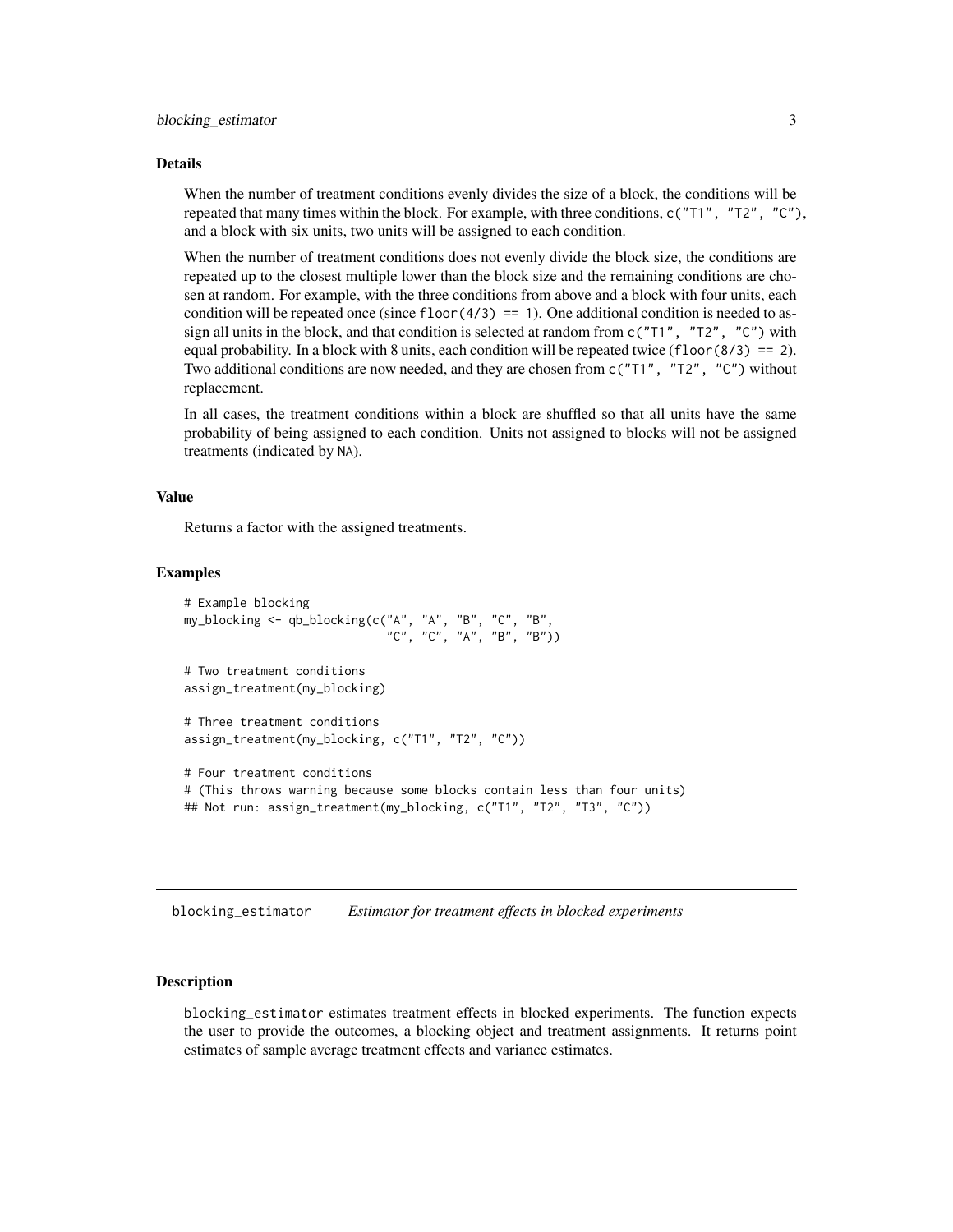#### <span id="page-3-0"></span>Usage

blocking\_estimator(outcomes, blocking, treatments)

# Arguments

| outcomes   | numeric vector with observed outcomes.                    |
|------------|-----------------------------------------------------------|
| blocking   | qb_blocking or scclust object with the block assignments. |
| treatments | factor specifying the units' treatment assignments.       |

# Details

To produce point estimates, blocking\_estimator requires that each block contains at least one unit assigned to each treatment condition. For variance estimation, it requires that each block contains at least two units assigned to each condition. When treatments have been assigned with the [assign\\_treatment](#page-1-1) function (or an equivalent procedure), the variance estimators are conservative in expectation (see the referenced note below for details). If treatment is assigned with another method, the estimator might not be valid.

The function estimates treatment effects by aggregating block-level effect estimates. It estimates effects within each block by taking the difference in mean outcomes in the block. The sample-level estimate is then derived as the weighted average of the block-level effects using the size of the blocks as weights. In detail, let  $n_b$  be the number of units assigned to block b, and n be the total number of units in the sample. Let  $Y(t, b)$  be the average outcome for units assigned to treatment t in block b. The effect of treatment t versus treatment s is then estimated as:

$$
\sum \frac{n_b}{n} [Y(t,b) - Y(s,b)],
$$

where the sum is taken over the blocks in the experiment. See the referenced note for more details.

# Value

A list with two numeric matrices with estimated treatment effects and their estimated variances is returned. The first matrix (effects) contains estimated treatment effects. Rows in this matrix indicate minuends in the treatment effect contrast and columns indicate subtrahends. For example, in the matrix:

a b c a 0.0 4.5 5.5 b -4.5 0.0 1.0 c -5.5 -1.0 0.0

the estimated treatment effect between conditions  $a$  and  $b$  is 4.5, and the estimated treatment effect between conditions c and b is  $-1.0$ .

The second matrix (effect\_variances) contains estimates of variances of the corresponding effect estimators.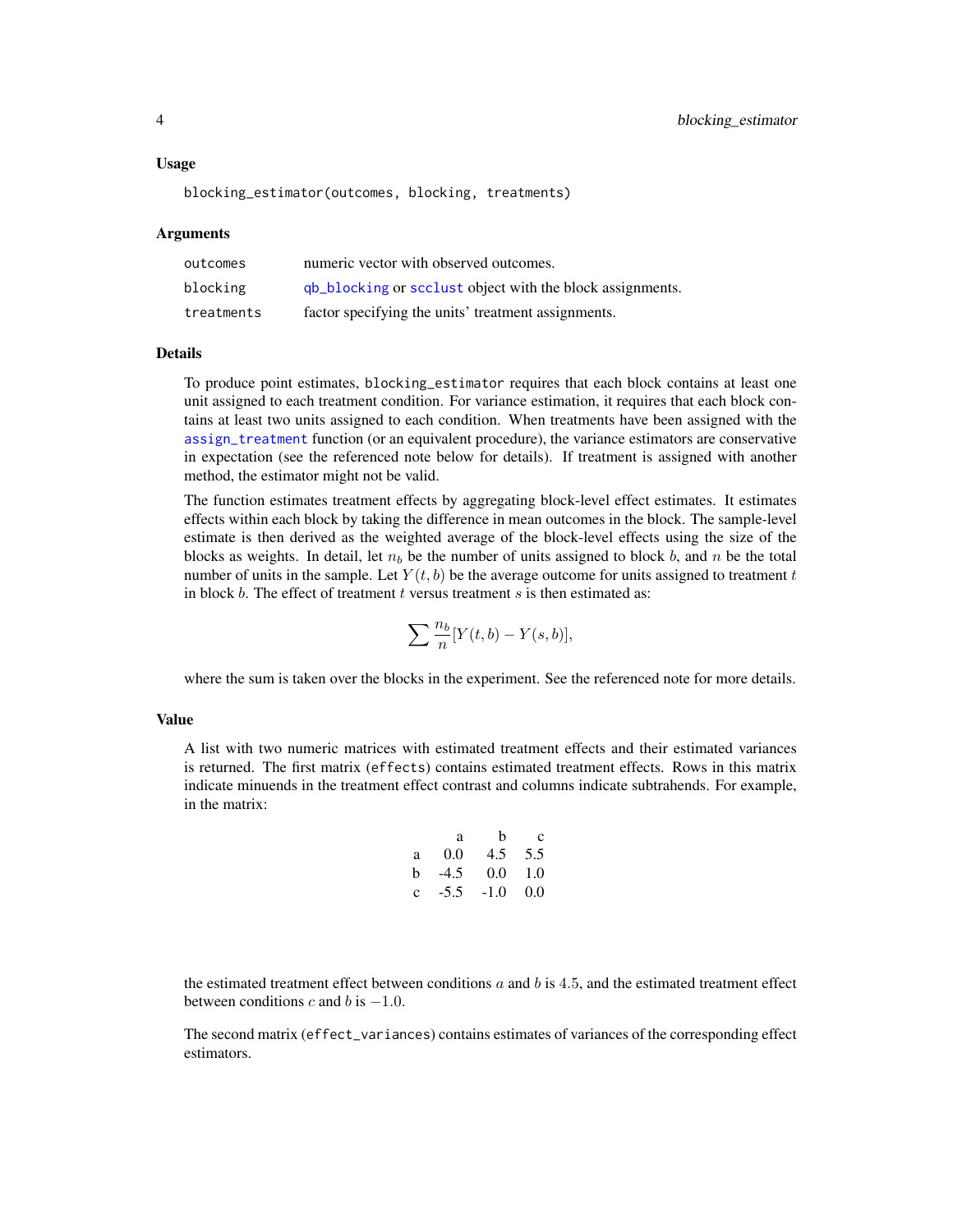# <span id="page-4-0"></span>is.qb\_blocking 5

# References

Higgins, Michael J., Fredrik Sävje and Jasjeet S. Sekhon (2015), 'Blocking estimators and inference under the Neyman-Rubin model', arXiv 1510.01103. <https://arxiv.org/abs/1510.01103>

# Examples

```
# Example blocking
my_blocking <- qb_blocking(c("A", "A", "B", "C", "B",
                             "C", "B", "C", "B", "A",
                             "C", "C", "A", "B", "B",
                             "B", "B", "A", "A", "C"))
# Two treatment conditions
my_treatments <- assign_treatment(my_blocking)
my_outcomes <- rnorm(20)
blocking_estimator(my_outcomes, my_blocking, my_treatments)
# Three treatment conditions
my_treatments <- assign_treatment(my_blocking, c("T1", "T2", "C"))
my_outcomes <- rnorm(20)
blocking_estimator(my_outcomes, my_blocking, my_treatments)
# Four treatment conditions
# (This will throw an error because variances cannot be estimated)
my_treatments <- assign_treatment(my_blocking, c("T1", "T2", "T3", "C"))
my_outcomes <- rnorm(20)
## Not run: blocking_estimator(my_outcomes, my_blocking, my_treatments)
```
is.qb\_blocking *Check qb\_blocking object*

#### Description

is.qb\_blocking checks whether the provided object is a valid instance of the [qb\\_blocking](#page-5-1) class.

# Usage

is.qb\_blocking(x)

# Arguments

x object to check.

# Details

is.qb\_blocking does not check whether the blocking itself is sensible or whether it satisfies some set of constraints. See [check\\_clustering](#page-0-0) for that functionality.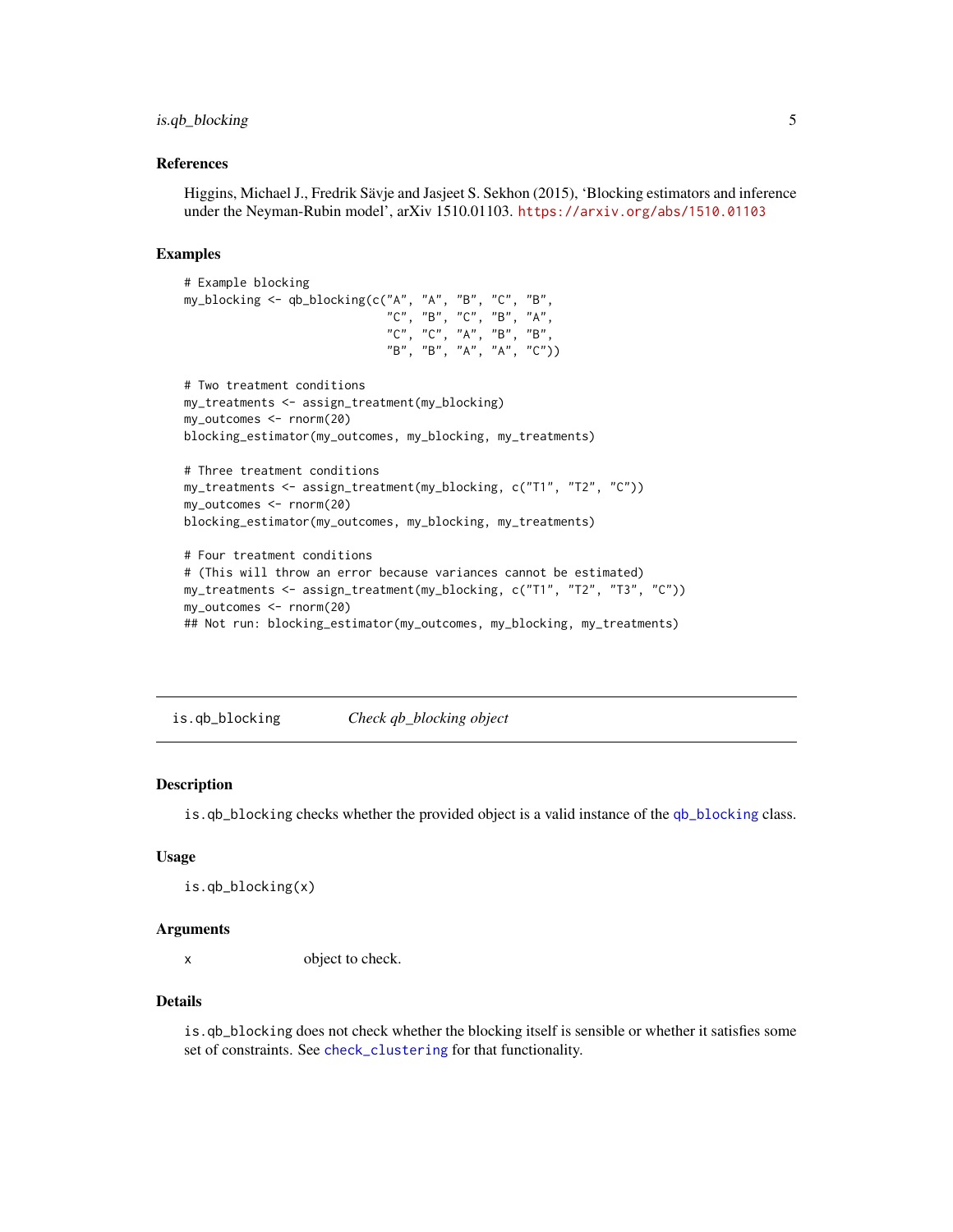# <span id="page-5-0"></span>Value

Returns TRUE if x is a valid [qb\\_blocking](#page-5-1) object, otherwise FALSE.

<span id="page-5-1"></span>qb\_blocking *Constructor for qb\_blocking objects*

# Description

The qb\_blocking function constructs a qb\_blocking object from existing block labels. The function does not derive blockings from sets of data points; see [quickblock](#page-6-1) for that functionality.

# Usage

```
qb_blocking(block_labels, unassigned_labels = NULL, ids = NULL)
```
# Arguments

|                   | block_labels a vector containing each unit's block label.                                                                                        |
|-------------------|--------------------------------------------------------------------------------------------------------------------------------------------------|
| unassigned_labels |                                                                                                                                                  |
|                   | labels that denote unassigned units. If NULL, NA values in block_labels are<br>used to denote unassigned units.                                  |
| ids               | IDs of the units. Should be a vector of the same length as block_labels or<br>NULL. If NULL, the IDs are set to $1$ : length $(group\_labels)$ . |

# Details

qb\_blocking objects are based on integer vectors, and it indexes the blocks starting with zero. The qb\_blocking class inherits from the [scclust](#page-0-0) class.

### Value

Returns a qb\_blocking object with the blocking described by the provided labels.

# Examples

```
# 10 units in 3 blocks
blocking1 <- qb_blocking(c("A", "A", "B", "C", "B",
                           "C", "C", "A", "B", "B"))
# 8 units in 3 blocks, 2 units unassigned
blocking2 < - qb_blocking(c(1, 1, 2, 3, 2,NA, 3, 1, NA, 2))
# Custom labels indicating unassigned units
blocking3 <- qb_blocking(c("A", "A", "B", "C", "NONE",
                           "C", "C", "NONE", "B", "B"),
                        unassigned_labels = "NONE")
```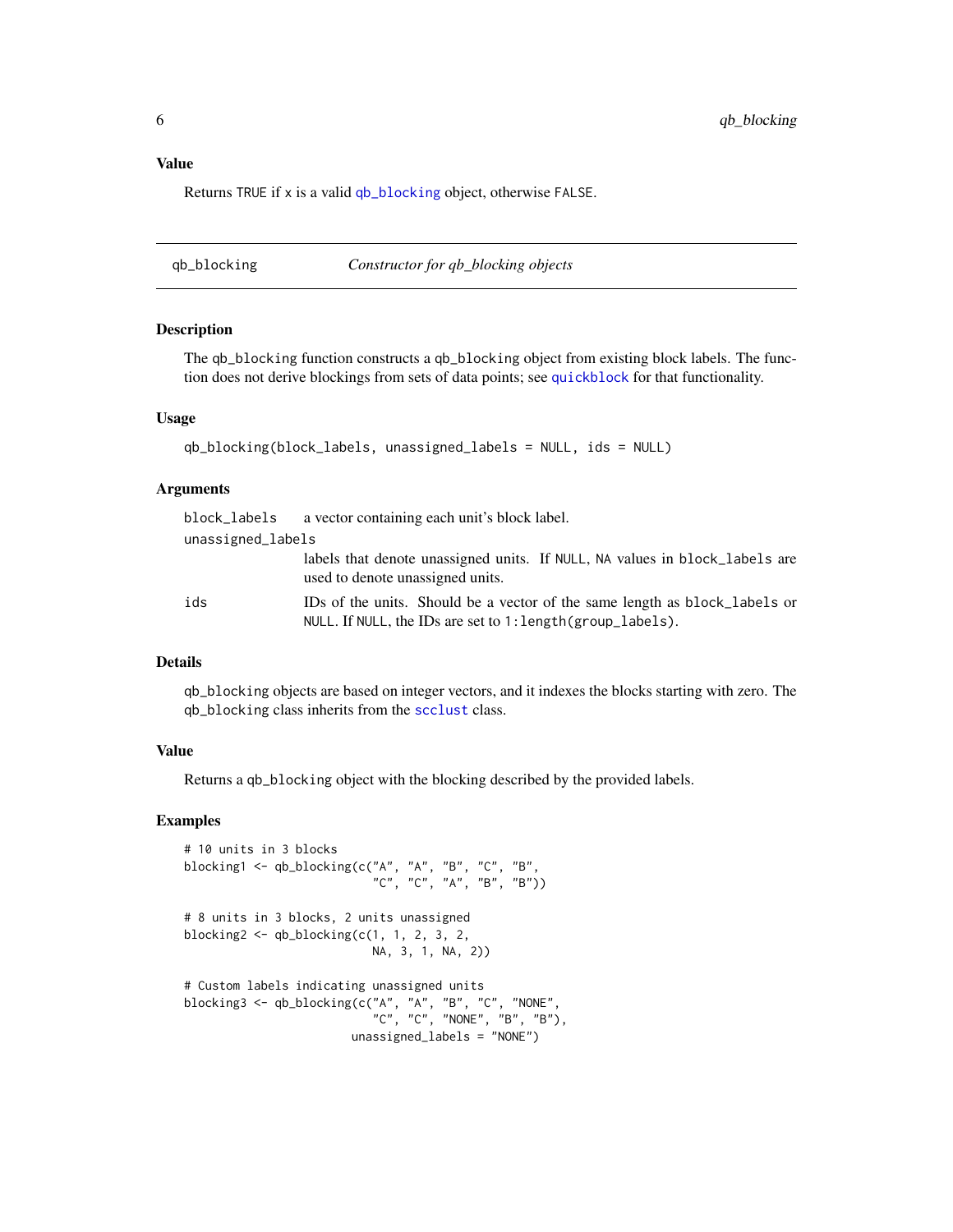# <span id="page-6-0"></span>quickblock 7

```
# Two different labels indicating unassigned units
blocking4 <- qb_blocking(c("A", "A", "B", "C", "NONE",
                           "C", "C", "0", "B", "B"),
                        unassigned_labels = c("NONE", "0"))
# Custom unit IDs
blocking5 <- qb_blocking(c("A", "A", "B", "C", "B",
                           "C", "C", "A", "B", "B"),
                        ids = letters[1:10])
```
<span id="page-6-1"></span>

#### quickblock *Construct threshold blockings*

# Description

quickblock constructs near-optimal threshold blockings. The function expects the user to provide distances measuring the similarity of units and a required minimum block size. It then constructs a blocking so that units assigned to the same block are as similar as possible while satisfying the minimum block size.

# Usage

```
quickblock(distances, size_constraint = 2L, caliper = NULL,
 break_large_blocks = FALSE, ...)
```
# Arguments

| distances | distances object or a numeric vector, matrix or data frame. The parameter          |
|-----------|------------------------------------------------------------------------------------|
|           | describes the similarity of the units to be blocked. It can either be preprocessed |
|           | distance information using a distances object, or raw covariate data. When         |
|           | called with covariate data, Euclidean distances are calculated unless otherwise    |
|           | specified.                                                                         |

#### size\_constraint

integer with the required minimum number of units in each block.

caliper restrict the maximum within-block distance.

# break\_large\_blocks

logical indicating whether large blocks should be broken up into smaller blocks.

... additional parameters to be sent either to the [distances](#page-0-0) function when the distances parameter contains covariate data, or to the underlying [sc\\_clustering](#page-0-0) function.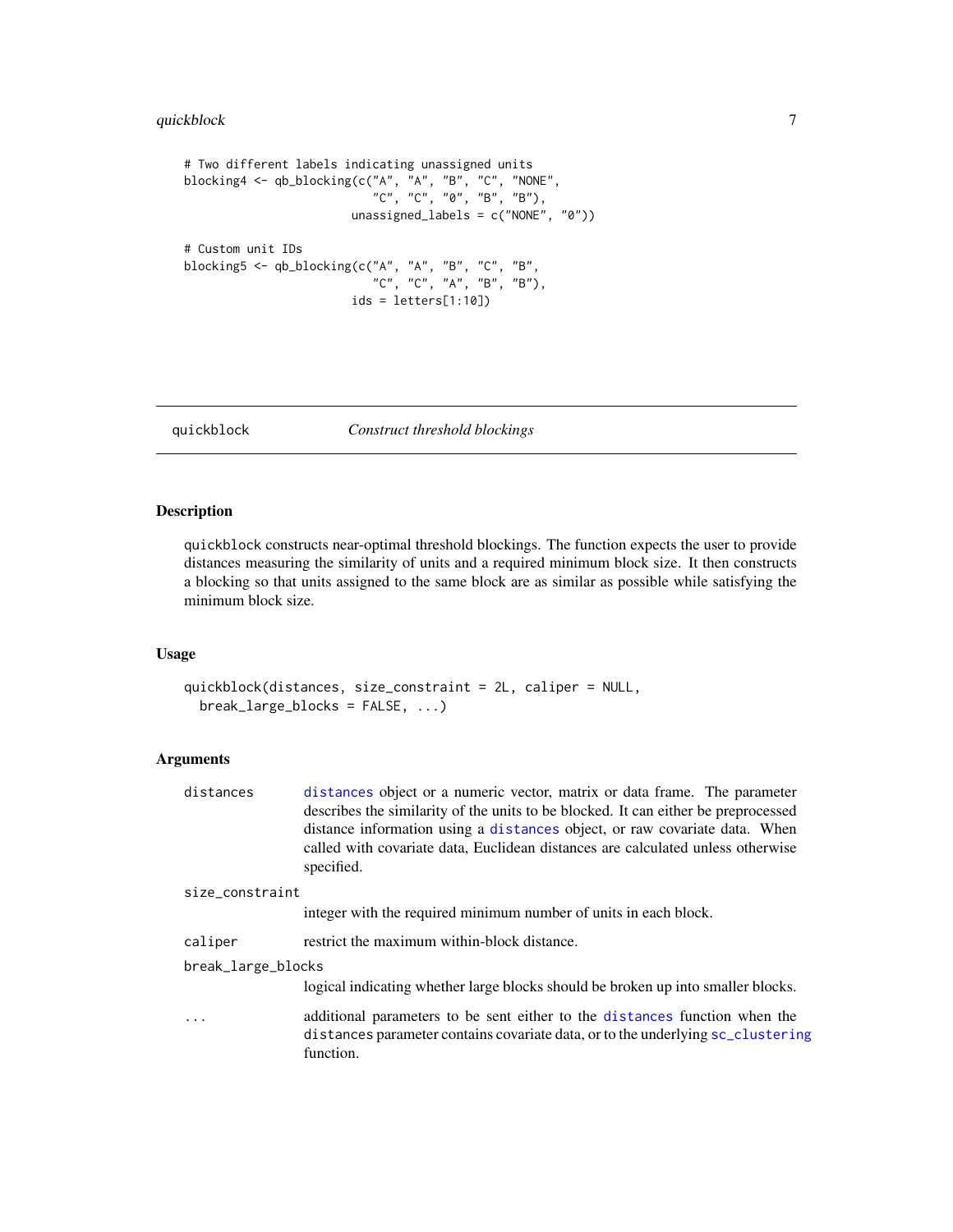# <span id="page-7-0"></span>Details

The caliper parameter constrains the maximum distance between units assigned to the same block. This is implemented by restricting the edge weight in the graph used to construct the blocks (see [sc\\_clustering](#page-0-0) for details). As a result, the caliper will affect all blocks and, in general, make it harder for the function to find good matches even for blocks where the caliper is not binding. In particular, a too tight caliper can lead to discarded units that otherwise would be assigned to a block satisfying both the matching constraints and the caliper. For this reason, it is recommended to set the caliper value quite high and only use it to avoid particularly poor blocks. It strongly recommended to use the caliper parameter only when primary\_unassigned\_method = "closest\_seed" in the underlying [sc\\_clustering](#page-0-0) function (which is the default behavior).

The main algorithm used to construct the blocking may produce some blocks that are much larger than the minimum size constraint. If break\_large\_blocks is TRUE, all blocks twice as large as size\_constraint will be broken into two or more smaller blocks. Block are broken so to ensure that the new blocks satisfy the size constraint. In general, large blocks are produced when units are highly clustered, so breaking up large blocks will often only lead to small improvements. The blocks are broken using the [hierarchical\\_clustering](#page-0-0) function.

quickblock calls [sc\\_clustering](#page-0-0) with seed\_method = "inwards\_updating". The seed\_method parameter governs how the seeds are selected in the nearest neighborhood graph that is used to construct the blocks (see [sc\\_clustering](#page-0-0) for details). The "inwards\_updating" option generally works well and is safe with most datasets. Using seed\_method = "exclusion\_updating" often leads to better performance (in the sense of blocks with more similar units), but it may increase run time. Discrete data (or more generally when units tend to be at equal distance to many other units) will lead to particularly poor run time with this option. If the dataset has at least one continuous covariate, "exclusion\_updating" is typically quick. A third option is seed\_method = "lexical", which decreases the run time relative to "inwards\_updating" (sometimes considerably) at the cost of performance. quickblock passes parameters on to [sc\\_clustering](#page-0-0), so to change seed\_method, call quickblock with the parameter specified as usual: quickblock(..., seed\_method = "exclusion\_updating").

#### Value

Returns a [qb\\_blocking](#page-5-1) object with the constructed blocks.

# References

Higgins, Michael J., Fredrik Sävje and Jasjeet S. Sekhon (2016), 'Improving massive experiments with threshold blocking', *Proceedings of the National Academy of Sciences*, 113:27, 7369–7376. <http://www.pnas.org/lookup/doi/10.1073/pnas.1510504113>

# See Also

See [sc\\_clustering](#page-0-0) for the underlying function used to construct the blocks.

# **Examples**

```
# Construct example data
my_data <- data.frame(x1 = runif(100)),
                     x2 = runif(100)
```
# Make distances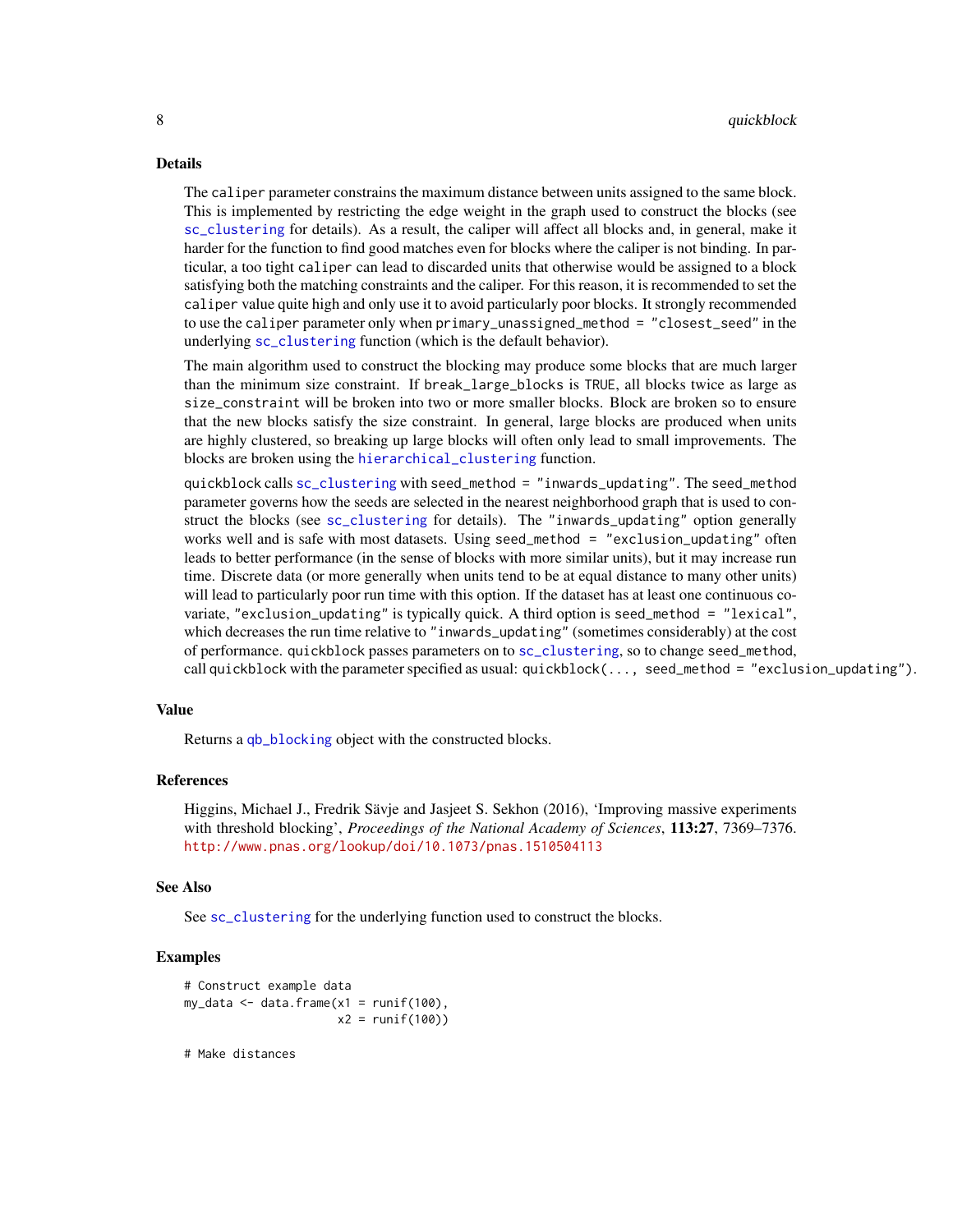# quickblock 9

```
my_distances <- distances(my_data, dist_variables = c("x1", "x2"))
# Make blocking with at least two units in each block
quickblock(my_distances)
# Require at least three units in each block
quickblock(my_distances, size_constraint = 3)
# Impose caliper
quickblock(my_distances, caliper = 0.2)
# Break large block
quickblock(my_distances, break_large_blocks = TRUE)
```
# Call `quickblock` directly with covariate data (ie., not pre-calculating distances) quickblock(my\_data[c("x1", "x2")])

# Call `quickblock` directly with covariate data using Mahalanobis distances quickblock(my\_data[c("x1", "x2")], normalize = "mahalanobize")